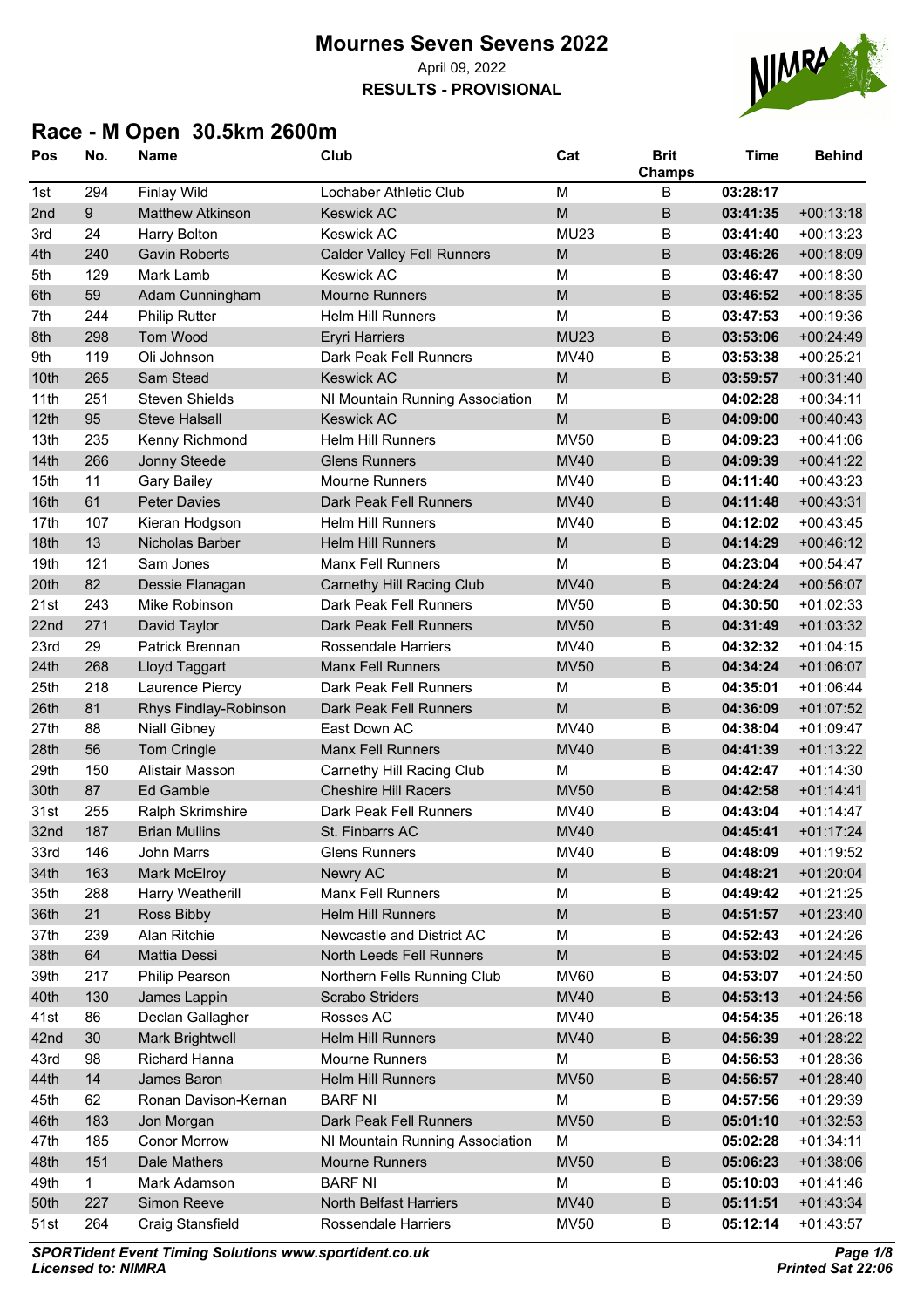**RESULTS - PROVISIONAL**



# **Race - M Open 30.5km 2600m**

| Pos      | No.            | <b>Name</b>                | Club                            | Cat         | <b>Brit</b><br><b>Champs</b> | <b>Time</b> | <b>Behind</b> |
|----------|----------------|----------------------------|---------------------------------|-------------|------------------------------|-------------|---------------|
| 52nd     | 246            | Conor Savage               | Lagan Valley Orienteers         | M           |                              | 05:12:43    | $+01:44:26$   |
| 53rd     | 223            | <b>Peter Purcell</b>       | North Down AC                   | M           | $\sf B$                      | 05:12:44    | $+01:44:27$   |
| 54th     | 173            | Dominic McLarnon           | Moneyglass and District Runners | MV40        | B                            | 05:14:41    | $+01:46:24$   |
| 55th     | 89             | Jonathan Gibson            | North Down AC                   | M           | $\sf B$                      | 05:15:19    | $+01:47:02$   |
| 56th     | 178            | Nicki McPeak               | <b>IMRA</b>                     | <b>MV40</b> |                              | 05:15:20    | $+01:47:03$   |
| 57th     | 34             | <b>Ethan Butler</b>        | Dark Peak Fell Runners          | M           | $\sf B$                      | 05:17:24    | $+01:49:07$   |
| 58th     | 159            | Craig McCauley             | <b>Mourne Runners</b>           | <b>MV40</b> | B                            | 05:18:31    | $+01:50:14$   |
| 59th     | 137            | Jake Lodge                 | Pudsey & Bramley AC             | M           | $\sf B$                      | 05:18:34    | $+01:50:17$   |
| 60th     | 114            | <b>Owain Hunt Williams</b> | Eryri Harriers                  | M           | B                            | 05:19:49    | $+01:51:32$   |
| 61st     | 293            | Simon Whittaker            | <b>Helm Hill Runners</b>        | <b>MV40</b> | $\sf B$                      | 05:20:40    | $+01:52:23$   |
| 62nd     | 101            | Alistair Hearn             | <b>Helm Hill Runners</b>        | <b>MV50</b> | $\sf B$                      | 05:20:52    | $+01:52:35$   |
| 63rd     | 100            | Norman Hayhurst            | <b>Bowland Fell Runners</b>     | <b>MV60</b> | B                            | 05:21:47    | $+01:53:30$   |
| 64th     | 284            | <b>Liam Vines</b>          | <b>IMRA</b>                     | <b>MV40</b> |                              | 05:21:53    | $+01:53:36$   |
| 65th     | 27             | <b>Edward Box</b>          | Ambleside AC                    | <b>MV40</b> | $\sf B$                      | 05:22:40    | $+01:54:23$   |
| 66th     | 210            | Pol O'Murchu               | <b>IMRA</b>                     | <b>MV40</b> |                              | 05:26:10    | $+01:57:53$   |
| 67th     | 122            | Mike Jordan                | <b>IMRA</b>                     | M           |                              | 05:26:39    | $+01:58:22$   |
| 68th     | 170            | Paul Mckelvey              | Rosses AC                       | <b>MV40</b> |                              | 05:26:45    | $+01:58:28$   |
| 69th     | 249            | Rod Scott                  | <b>Helm Hill Runners</b>        | <b>MV40</b> | $\sf B$                      | 05:27:49    | $+01:59:32$   |
| 70th     | 85             | David Gallagher            | <b>BARF NI</b>                  | <b>MU23</b> | B                            | 05:30:50    | $+02:02:33$   |
| 71st     | 283            | Peter Valkema              | Newry AC                        | M           | $\sf B$                      | 05:31:28    | $+02:03:11$   |
| 72nd     | 70             | Mark Dugan                 | <b>Ballydrain Harriers</b>      | <b>MV50</b> | $\sf B$                      | 05:31:51    | $+02:03:34$   |
| 73rd     | 145            | Alasdair Mair              | North Down AC                   | M           | $\sf B$                      | 05:32:36    | $+02:04:19$   |
| 74th     | 74             | Jacob Dyer                 | <b>Helm Hill Runners</b>        | <b>MV50</b> | B                            | 05:33:23    | $+02:05:06$   |
| 75th     | 105            | <b>Brian Hickey</b>        | <b>Cheshire Hill Racers</b>     | <b>MV50</b> | $\sf B$                      | 05:35:01    | $+02:06:44$   |
| 76th     | 162            | Ryan Mcdonald              | Newcastle and District AC       | <b>MV40</b> | $\sf B$                      | 05:35:06    | $+02:06:49$   |
| 77th     | 76             | <b>Marcel Ellison</b>      | Rossendale Harriers & AC        | <b>MV40</b> | B                            | 05:38:19    | $+02:10:02$   |
| 78th     | 106            | Jonny Hobson               | Physio & Co                     | MV40        |                              | 05:40:04    | $+02:11:47$   |
| 79th     | 69             | <b>Michael Dowling</b>     | Panells AC                      | <b>MV40</b> |                              | 05:41:29    | $+02:13:12$   |
| 80th     | 229            | Alan Renville              | Carnethy Hill Racing Club       | <b>MV50</b> | B                            | 05:43:32    | $+02:15:15$   |
| 81st     | 219            | <b>Graham Pilling</b>      | Pudsey & Bramley AC             | <b>MV40</b> | $\mathsf B$                  | 05:44:01    | $+02:15:44$   |
| 82nd     | 127            | Mark King                  | Newcastle and District AC       | <b>MV50</b> | B                            | 05:44:08    | $+02:15:51$   |
| 83rd     | 161            | R Mccormick                | Dromore AC                      | <b>MV40</b> | B                            | 05:44:23    | $+02:16:06$   |
| 84th     | 4              | Clive Allen                | Helm Hill Runners               | <b>MV50</b> | B                            | 05:44:59    | $+02:16:42$   |
| 85th     | 48             | <b>Clive Coffey</b>        | Physio & Co                     | <b>MV50</b> |                              | 05:46:23    | $+02:18:06$   |
| 86th     | 46             | Alex Coakley               | Carnethy Hill Racing Club       | MV40        | B                            | 05:48:58    | $+02:20:41$   |
| 87th     | 166            | Peter McEvoy               | <b>Mourne Runners</b>           | ${\sf M}$   | $\sf B$                      | 05:49:06    | $+02:20:49$   |
| 88th     | 19             | leuan Belshaw              | <b>Eryri Harriers</b>           | M           | В                            | 05:49:13    | $+02:20:56$   |
| 89th     | 97             | Kevin Hamill               | <b>North East Runners</b>       | <b>MV40</b> |                              | 05:50:59    | $+02:22:42$   |
| 90th     | 279            | <b>Andrew Topping</b>      | Dromore AC                      | <b>MV40</b> | B                            | 05:51:03    | $+02:22:46$   |
| $91st =$ | 263            | <b>Daniel Squires</b>      | Lagan Valley AC                 | M           | $\sf B$                      | 05:51:18    | $+02:23:01$   |
| $91st =$ | $\,8\,$        | Kyle Arbuthnot             | <b>Willowfield Harriers</b>     | M           | B                            | 05:51:18    | $+02:23:01$   |
| 93rd     | 143            | Karl Maguire               | Unattached                      | <b>MV40</b> |                              | 05:51:23    | $+02:23:06$   |
| 94th     | 120            | Ben Johnston               | <b>Omagh Harriers</b>           | M           | B                            | 05:54:08    | $+02:25:51$   |
| 95th     | 272            | Andy Thompson              | Helm Hill Runners               | <b>MV40</b> | $\sf B$                      | 05:54:47    | $+02:26:30$   |
| 96th     | 131            | Andrew Larkin              | <b>IMRA</b>                     | MV40        |                              | 05:55:20    | $+02:27:03$   |
| 97th     | 238            | Phil Riley                 | <b>Helm Hill Runners</b>        | <b>MV40</b> | $\sf B$                      | 05:57:11    | $+02:28:54$   |
| 98th     | 281            | <b>Andrew Trafford</b>     | <b>IMRA</b>                     | <b>MV50</b> |                              | 05:57:41    | +02:29:24     |
| 99th     | 135            | <b>Andrew Linsley</b>      | Trim AC                         | <b>MV40</b> |                              | 05:58:53    | $+02:30:36$   |
| 100th    | 31             | Pearse Brogan              | Newcastle and District AC       | М           | B                            | 05:59:20    | $+02:31:03$   |
| 101st    | $\overline{c}$ | <b>Mark Agnew</b>          | Mercia Fell Runners             | <b>MV50</b> | $\sf B$                      | 05:59:45    | $+02:31:28$   |
| 102nd    | 257            | David Smyth                | Unattached                      | М           |                              | 06:00:40    | +02:32:23     |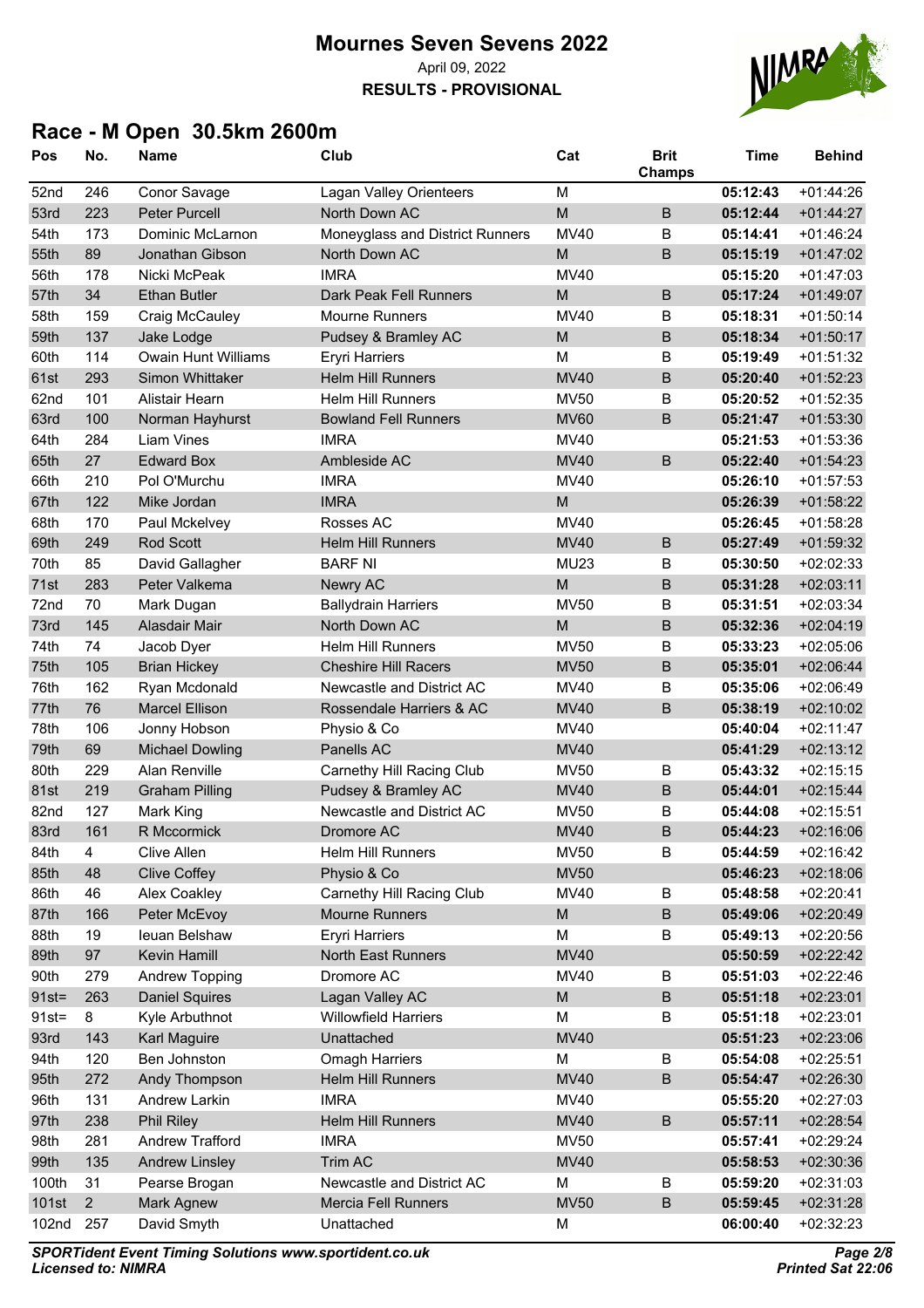**RESULTS - PROVISIONAL**



## **Race - M Open 30.5km 2600m**

| Pos          | No. | <b>Name</b>          | Club                                  | Cat         | <b>Brit</b><br>Champs | <b>Time</b> | <b>Behind</b> |
|--------------|-----|----------------------|---------------------------------------|-------------|-----------------------|-------------|---------------|
| 103rd        | 216 | Ronald Peacock       | Unattached                            | <b>MV40</b> |                       | 06:04:30    | $+02:36:13$   |
| 104th        | 96  | Darren Hamill        | <b>BARF NI</b>                        | M           | $\sf B$               | 06:04:58    | $+02:36:41$   |
| 105th        | 286 | <b>Steve Wathall</b> | <b>Black Combe Runners</b>            | <b>MV60</b> | B                     | 06:05:00    | $+02:36:43$   |
| 106th        | 10  | John Bagge           | <b>Helm Hill Runners</b>              | <b>MV60</b> | $\sf B$               | 06:05:23    | $+02:37:06$   |
| 107th        | 41  | <b>Barry Cassidy</b> | <b>Carrick Aces</b>                   | <b>MV40</b> |                       | 06:06:31    | $+02:38:14$   |
| 108th        | 181 | Paul Moore           | <b>BARF NI</b>                        | <b>MV40</b> | $\sf B$               | 06:07:34    | $+02:39:17$   |
| 109th        | 117 | Robert Jamison       | Lagan Valley Orienteers               | M           |                       | 06:08:20    | $+02:40:03$   |
| 110th        | 212 | Owen O'Neill         | <b>Westerlands Cross Country Club</b> | <b>MV40</b> | $\sf B$               | 06:08:36    | $+02:40:19$   |
| 111th        | 228 | Rodrigo Reis         | <b>Shettleston Harriers</b>           | <b>MV40</b> | B                     | 06:10:04    | $+02:41:47$   |
| 112th        | 179 | James Millar         | <b>Mourne Runners</b>                 | M           | B                     | 06:11:18    | $+02:43:01$   |
| 113th        | 78  | <b>Anthony Emmet</b> | <b>Helm Hill Runners</b>              | <b>MV40</b> | B                     | 06:17:45    | $+02:49:28$   |
| 114th        | 109 | Keith G Holmes       | Dark Peak Fell Runners                | <b>MV60</b> | $\sf B$               | 06:20:21    | $+02:52:04$   |
| 115th        | 193 | <b>Tim Murray</b>    | <b>Helm Hill Runners</b>              | <b>MV60</b> | B                     | 06:26:14    | $+02:57:57$   |
| 116th        | 124 | <b>Brian Kennedy</b> | <b>Carnethy Hill Racing Club</b>      | <b>MV40</b> | $\sf B$               | 06:26:20    | $+02:58:03$   |
| 117th        | 53  | Duncan Corrie        | <b>Willowfield Harriers</b>           | M           | B                     | 06:28:21    | $+03:00:04$   |
| 118th        | 205 | John O'Donovan       | <b>AJAX</b>                           | M           |                       | 06:34:48    | $+03:06:31$   |
| 119th        | 208 | Gabriel O'Leary      | Finn valley ac                        | <b>MV40</b> |                       | 06:36:29    | $+03:08:12$   |
| 120th        | 252 | <b>Dermot Shiels</b> | Rathfarnham WSAF AC                   | <b>MV40</b> |                       | 06:37:30    | $+03:09:13$   |
| 121st        | 225 | lan Rainey           | Newry City Runners AC                 | MV40        | B                     | 06:41:31    | $+03:13:14$   |
| <b>122nd</b> | 204 | Kieran O'Byrne       | Watergrasshill AC                     | M           |                       | 06:43:03    | $+03:14:46$   |
| <b>123rd</b> | 195 | Christopher Neasham  | <b>BARF NI</b>                        | M           | B                     | 06:53:07    | $+03:24:50$   |
| 124th        | 153 | Eugene Mc Cafferty   | Rosses AC                             | <b>MV40</b> |                       | 07:00:17    | $+03:32:00$   |
| 125th        | 287 | Andy Watts           | <b>Cheshire Hill Racers</b>           | <b>MV60</b> | B                     | 07:02:47    | $+03:34:30$   |
| 126th        | 213 | Anthony O'Reilly     | <b>IMRA</b>                           | <b>MV40</b> |                       | 07:10:35    | $+03:42:18$   |
| 127th        | 118 | Chris Jennings       | Carnethy Hill Racing Club             | М           | B                     | 07:17:20    | $+03:49:03$   |
| 128th        | 37  | John Carey           | The Wolf Pack                         | <b>MV50</b> |                       | 07:18:10    | $+03:49:53$   |
| 129th        | 157 | Stephen McBride      | <b>BARF NI</b>                        | M           | B                     | 07:20:32    | $+03:52:15$   |
| 130th        | 197 | Jamie Nolan          | <b>IMRA</b>                           | M           |                       | 07:35:06    | $+04:06:49$   |
| 131st        | 253 | <b>Nial Shortt</b>   | Peninsula Tri club                    | <b>MV40</b> | B                     | 08:20:26    | $+04:52:09$   |
|              | 38  | Max Carnson          | <b>BARF NI</b>                        | <b>MV40</b> | $\sf B$               | m3-9        |               |
|              | 94  | Jonathan Hadley      | <b>Plymouth Harriers</b>              | M           | B                     | rtd         |               |
|              | 190 | <b>Kevin Murdock</b> | <b>Team Purple</b>                    | <b>MV50</b> |                       | rtd         |               |
|              | 50  | John Conway          | <b>Glendalough Mountains AC</b>       | M           | B                     | rtd         |               |
|              | 23  | Graeme Black         | Scrabo Striders                       | <b>MV40</b> | $\sf B$               | rtd         |               |
|              | 175 | James McLornan       | <b>Ballymena Runners</b>              | MV40        | B                     | rtd         |               |
|              | 6   | <b>Robert Andrew</b> | Rossendale Harriers & AC              | <b>MV40</b> | $\sf B$               | rtd         |               |
|              | 45  | Jonathan Clarke      | Newcastle and District AC             | М           | B                     | rtd         |               |
|              | 51  | Mike Cooper          | <b>Cheshire Hill Racers</b>           | <b>MV50</b> | $\sf B$               | rtd         |               |
|              | 215 | Charlie Parkinson    | <b>Calder Valley Fell Runners</b>     | <b>MU23</b> | В                     | rtd         |               |
|              | 43  | Stephen Cassidy      | Physio & Co                           | <b>MV50</b> |                       | rtd         |               |
|              | 270 | Dan Taylor           | <b>Todmorden Harriers</b>             | <b>MV40</b> | B                     | rtd         |               |

### **Race - F Open 30.5km 2600m**

| Pos             | No. | <b>Name</b>       | Club                     | Cat         | <b>Brit</b><br><b>Champs</b> | <b>Time</b> | <b>Behind</b> |
|-----------------|-----|-------------------|--------------------------|-------------|------------------------------|-------------|---------------|
| 1st             | 273 | Victoria Thompson | <b>Helm Hill Runners</b> |             | B                            | 04:50:12    |               |
| 2 <sub>nd</sub> | 202 | Janie Oates       | <b>Helm Hill Runners</b> |             | B                            | 04:53:06    | $+00:02:54$   |
| 3rd             | 230 | Katie Reynolds    | <b>Ervri Harriers</b>    |             | B                            | 04:55:01    | $+00:04:49$   |
| 4th             | 214 | Eve Pannone       | <b>Eden Runners</b>      | <b>FU23</b> | B                            | 04:56:02    | $+00:05:50$   |
| 5th             | 90  | Mary Gillie       | <b>Eryri Harriers</b>    | <b>FV40</b> | В                            | 05:06:42    | $+00:16:30$   |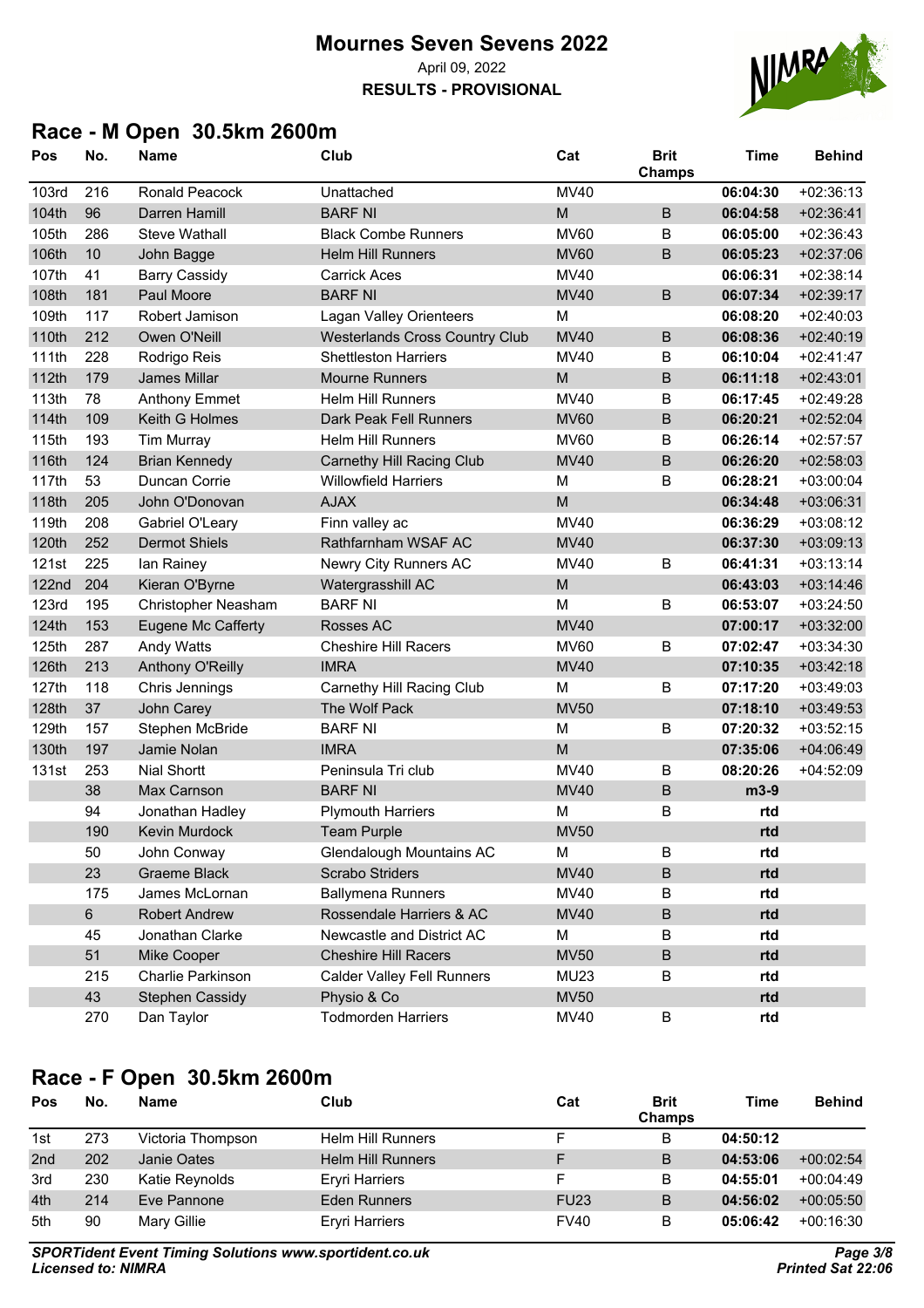#### **Mournes Seven Sevens 2022** April 09, 2022 **RESULTS - PROVISIONAL**



## **Race - F Open 30.5km 2600m**

| Pos              | No. | <b>Name</b>              | Club                             | Cat         | <b>Brit</b><br>Champs | <b>Time</b> | <b>Behind</b> |
|------------------|-----|--------------------------|----------------------------------|-------------|-----------------------|-------------|---------------|
| 6th              | 73  | <b>Bianca Dyer</b>       | <b>Helm Hill Runners</b>         | <b>FV40</b> | В                     | 05:12:08    | $+00:21:56$   |
| 7th              | 274 | Rachel Thorley           | Dark Peak Fell Runners           | F           | B                     | 05:12:54    | $+00:22:42$   |
| 8th              | 77  | <b>Helen Elmore</b>      | Dark Peak Fell Runners           | <b>FV50</b> | В                     | 05:20:26    | $+00:30:14$   |
| 9th              | 220 | <b>Rachel Pilling</b>    | Pudsey & Bramley AC              | F           | B                     | 05:26:30    | $+00:36:18$   |
| 10th             | 3   | Nia Albiston             | <b>Eryri Harriers</b>            | <b>FV40</b> | В                     | 05:31:18    | $+00:41:06$   |
| 11th             | 16  | Louise Beetlestone       | <b>Eryri Harriers</b>            | <b>FV40</b> | B                     | 05:31:19    | $+00:41:07$   |
| 12 <sub>th</sub> | 104 | Michelle Hetherington    | Carnethy Hill Racing Club        | <b>FV50</b> | В                     | 05:34:07    | $+00:43:55$   |
| 13th             | 189 | Kerri Munn-Bookless      | NI Mountain Running Association  | <b>FV40</b> |                       | 05:35:14    | $+00:45:02$   |
| 14th             | 92  | Deborah Gowans           | <b>Accrington Road Runners</b>   | <b>FV50</b> | B                     | 05:36:23    | $+00:46:11$   |
| 15th             | 290 | <b>Elizabeth Wheeler</b> | <b>Glens Runners</b>             | <b>FV40</b> | B                     | 05:41:48    | $+00:51:36$   |
| 16th             | 133 | Jackie Lee               | <b>Eryri Harriers</b>            | <b>FV40</b> | B                     | 05:54:39    | $+01:04:27$   |
| 17th             | 231 | Jenny Rice               | <b>Helm Hill Runners</b>         | $\mathsf F$ | B                     | 05:56:10    | $+01:05:58$   |
| 18th             | 262 | Kelly-Anne Speight       | Unattached                       | F           |                       | 05:59:05    | $+01:08:53$   |
| 19th             | 113 | <b>Megan Hughes</b>      | <b>Eryri Harriers</b>            | <b>FV40</b> | B                     | 06:12:26    | $+01:22:14$   |
| 20th             | 152 | <b>Denise Mathers</b>    | <b>Mourne Runners</b>            | <b>FV50</b> | В                     | 06:14:16    | $+01:24:04$   |
| $21st =$         | 233 | <b>Alison Richards</b>   | <b>Helm Hill Runners</b>         | <b>FV40</b> | В                     | 06:26:10    | $+01:35:58$   |
| $21st =$         | 237 | Jayne Rigby              | <b>Helm Hill Runners</b>         | <b>FV40</b> | B                     | 06:26:10    | $+01:35:58$   |
| 23rd             | 174 | Catherine McLaughlin     | <b>Glens Runners</b>             | <b>FV40</b> | B                     | 06:46:59    | $+01:56:47$   |
| 24th             | 291 | Joanna Wheeler Connon    | <b>Glens Runners</b>             | <b>FV40</b> | B                     | 06:47:00    | $+01:56:48$   |
| 25th             | 72  | Nicola Duncan            | <b>Carnethy Hill Racing Club</b> | <b>FV40</b> | B                     | 06:53:14    | $+02:03:02$   |
| 26th             | 160 | Jurgita Mccormick        | Dromore AC                       | <b>FV40</b> | В                     | 07:12:46    | $+02:22:34$   |
| 27th             | 232 | Nicola Rice              | <b>IMRA</b>                      | <b>FV40</b> |                       | 07:12:59    | $+02:22:47$   |
| 28th             | 68  | Catch Doolan             | <b>Munster Trail Runners</b>     | <b>FV40</b> |                       | 07:18:10    | $+02:27:58$   |
| 29th             | 297 | <b>Emily Wood</b>        | <b>Eryri Harriers</b>            | <b>FV50</b> | B                     | 07:21:41    | $+02:31:29$   |
| 30th             | 192 | Patricia Murphy          | Le Cheile AC                     | <b>FV50</b> |                       | 07:31:28    | $+02:41:16$   |
| 31st             | 198 | Katie Nolan              | <b>IMRA</b>                      | F           |                       | 07:35:09    | $+02:44:57$   |
| 32nd             | 33  | Jennifer Bushell         | <b>Helm Hill Runners</b>         | F           | B                     | 07:46:45    | $+02:56:33$   |
|                  | 261 | Angela Speight           | Unattached                       | $\mathsf F$ |                       | rtd         |               |
|                  | 47  | Ciara Coffey             | Newry AC                         | <b>FV40</b> | В                     | rtd         |               |

## **Race - MU23 30.5km 2600m**

| Pos             | No. | <b>Name</b>       | Club                              | Cat         | <b>Brit</b><br><b>Champs</b> | Time     | <b>Behind</b> |
|-----------------|-----|-------------------|-----------------------------------|-------------|------------------------------|----------|---------------|
| 1st             | 24  | Harry Bolton      | Keswick AC                        | MU23        | в                            | 03:41:40 |               |
| 2 <sub>nd</sub> | 298 | Tom Wood          | <b>Eryri Harriers</b>             | <b>MU23</b> | B                            | 03:53:06 | $+00:11:26$   |
| 3rd             | 85  | David Gallagher   | <b>BARF NI</b>                    | <b>MU23</b> |                              | 05:30:50 | $+01:49:10$   |
|                 | 215 | Charlie Parkinson | <b>Calder Valley Fell Runners</b> | <b>MU23</b> | B                            | rtd      |               |

## **Race - M 30.5km 2600m**

| Pos             | No. | <b>Name</b>             | Club                              | Cat | <b>Brit</b><br>Champs | <b>Time</b> | <b>Behind</b> |
|-----------------|-----|-------------------------|-----------------------------------|-----|-----------------------|-------------|---------------|
| 1st             | 294 | Finlay Wild             | Lochaber Athletic Club            | М   | в                     | 03:28:17    |               |
| 2 <sub>nd</sub> | 9   | <b>Matthew Atkinson</b> | <b>Keswick AC</b>                 | M   | B                     | 03:41:35    | $+00:13:18$   |
| 3rd             | 240 | <b>Gavin Roberts</b>    | <b>Calder Valley Fell Runners</b> | M   | B                     | 03:46:26    | $+00:18:09$   |
| 4th             | 129 | Mark Lamb               | <b>Keswick AC</b>                 | M   | B                     | 03:46:47    | $+00:18:30$   |
| 5th             | 59  | Adam Cunningham         | <b>Mourne Runners</b>             | M   | B                     | 03:46:52    | $+00:18:35$   |
| 6th             | 244 | <b>Philip Rutter</b>    | <b>Helm Hill Runners</b>          | M   | B                     | 03:47:53    | $+00:19:36$   |
| 7th             | 265 | Sam Stead               | Keswick AC                        | М   | в                     | 03:59:57    | $+00:31:40$   |
| 8th             | 251 | <b>Steven Shields</b>   | NI Mountain Running Association   | M   |                       | 04:02:28    | $+00:34:11$   |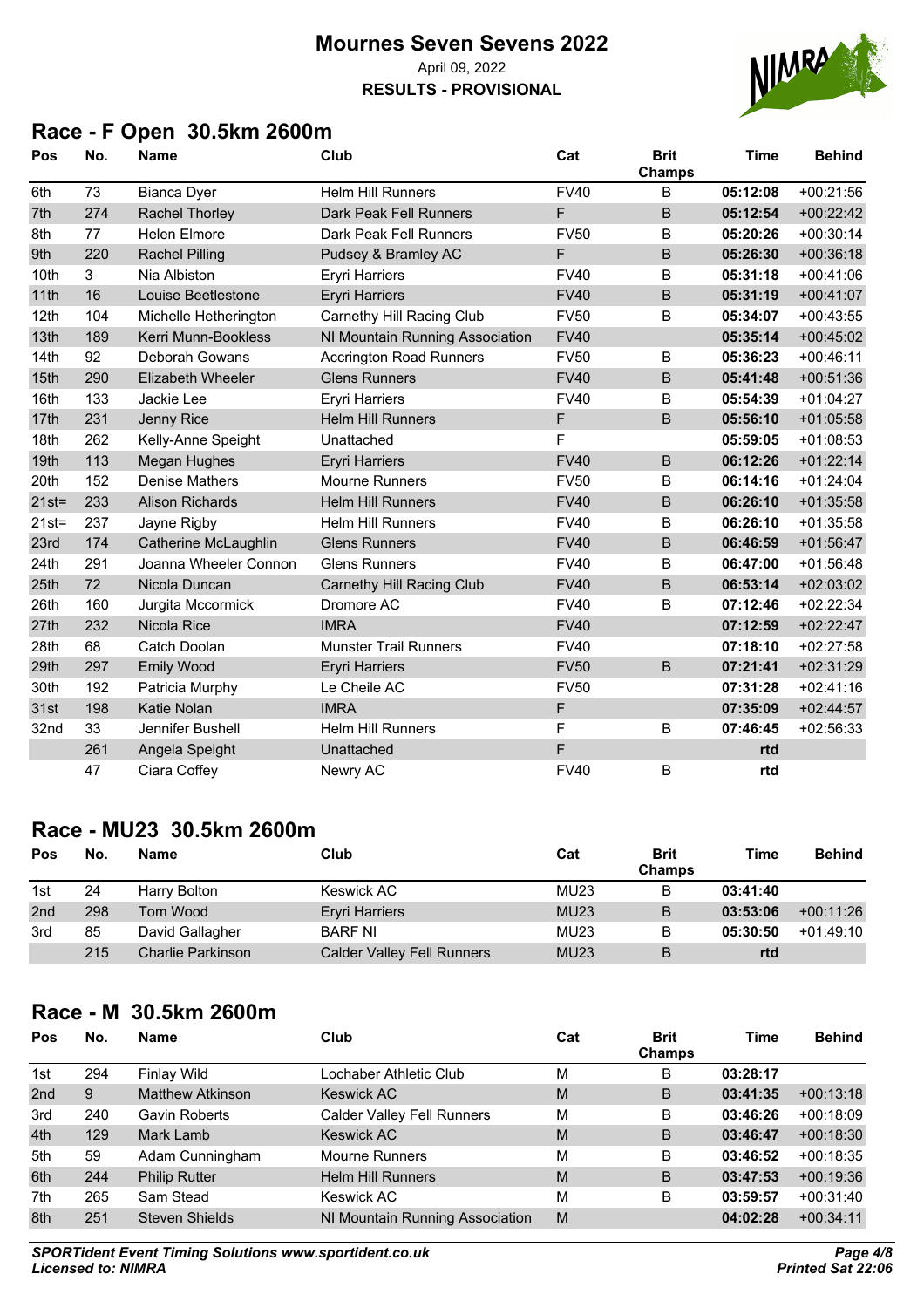**RESULTS - PROVISIONAL**



### **Race - M 30.5km 2600m**

| Pos      | No. | <b>Name</b>             | Club                            | Cat                                                                                                        | <b>Brit</b><br>Champs | <b>Time</b> | <b>Behind</b> |
|----------|-----|-------------------------|---------------------------------|------------------------------------------------------------------------------------------------------------|-----------------------|-------------|---------------|
| 9th      | 95  | <b>Steve Halsall</b>    | <b>Keswick AC</b>               | M                                                                                                          | B                     | 04:09:00    | $+00:40:43$   |
| 10th     | 13  | Nicholas Barber         | <b>Helm Hill Runners</b>        | M                                                                                                          | B                     | 04:14:29    | $+00:46:12$   |
| 11th     | 121 | Sam Jones               | Manx Fell Runners               | M                                                                                                          | B                     | 04:23:04    | $+00:54:47$   |
| 12th     | 218 | Laurence Piercy         | Dark Peak Fell Runners          | M                                                                                                          | B                     | 04:35:01    | $+01:06:44$   |
| 13th     | 81  | Rhys Findlay-Robinson   | Dark Peak Fell Runners          | M                                                                                                          | B                     | 04:36:09    | $+01:07:52$   |
| 14th     | 150 | <b>Alistair Masson</b>  | Carnethy Hill Racing Club       | M                                                                                                          | B                     | 04:42:47    | $+01:14:30$   |
| 15th     | 163 | Mark McElroy            | Newry AC                        | M                                                                                                          | B                     | 04:48:21    | $+01:20:04$   |
| 16th     | 288 | <b>Harry Weatherill</b> | <b>Manx Fell Runners</b>        | M                                                                                                          | $\sf B$               | 04:49:42    | $+01:21:25$   |
| 17th     | 21  | Ross Bibby              | <b>Helm Hill Runners</b>        | M                                                                                                          | B                     | 04:51:57    | $+01:23:40$   |
| 18th     | 239 | Alan Ritchie            | Newcastle and District AC       | M                                                                                                          | B                     | 04:52:43    | $+01:24:26$   |
| 19th     | 64  | <b>Mattia Dessi</b>     | North Leeds Fell Runners        | M                                                                                                          | B                     | 04:53:02    | $+01:24:45$   |
| 20th     | 98  | <b>Richard Hanna</b>    | <b>Mourne Runners</b>           | M                                                                                                          | $\sf B$               | 04:56:53    | $+01:28:36$   |
| 21st     | 62  | Ronan Davison-Kernan    | <b>BARF NI</b>                  | M                                                                                                          | B                     | 04:57:56    | $+01:29:39$   |
| 22nd     | 185 | <b>Conor Morrow</b>     | NI Mountain Running Association | M                                                                                                          |                       | 05:02:28    | $+01:34:11$   |
| 23rd     | 1   | Mark Adamson            | <b>BARF NI</b>                  | M                                                                                                          | B                     | 05:10:03    | $+01:41:46$   |
| 24th     | 246 | <b>Conor Savage</b>     | Lagan Valley Orienteers         | M                                                                                                          |                       | 05:12:43    | $+01:44:26$   |
| 25th     | 223 | Peter Purcell           | North Down AC                   | M                                                                                                          | B                     | 05:12:44    | $+01:44:27$   |
| 26th     | 89  | Jonathan Gibson         | North Down AC                   | M                                                                                                          | B                     | 05:15:19    | $+01:47:02$   |
| 27th     | 34  | <b>Ethan Butler</b>     | Dark Peak Fell Runners          | M                                                                                                          | B                     | 05:17:24    | $+01:49:07$   |
| 28th     | 137 | Jake Lodge              | Pudsey & Bramley AC             | M                                                                                                          | B                     | 05:18:34    | $+01:50:17$   |
| 29th     | 114 | Owain Hunt Williams     | <b>Eryri Harriers</b>           | M                                                                                                          | B                     | 05:19:49    | $+01:51:32$   |
| 30th     | 122 | Mike Jordan             | <b>IMRA</b>                     | M                                                                                                          |                       | 05:26:39    | $+01:58:22$   |
| 31st     | 283 | Peter Valkema           | Newry AC                        | M                                                                                                          | В                     | 05:31:28    | $+02:03:11$   |
| 32nd     | 145 | Alasdair Mair           | North Down AC                   | M                                                                                                          | B                     | 05:32:36    | $+02:04:19$   |
| 33rd     | 166 | Peter McEvoy            | <b>Mourne Runners</b>           | M                                                                                                          | В                     | 05:49:06    | $+02:20:49$   |
| 34th     | 19  | leuan Belshaw           | <b>Eryri Harriers</b>           | M                                                                                                          | $\sf B$               | 05:49:13    | $+02:20:56$   |
| $35th =$ | 8   | Kyle Arbuthnot          | <b>Willowfield Harriers</b>     | M                                                                                                          | B                     | 05:51:18    | +02:23:01     |
| $35th =$ | 263 | <b>Daniel Squires</b>   | Lagan Valley AC                 | M                                                                                                          | $\sf B$               | 05:51:18    | $+02:23:01$   |
| 37th     | 120 | Ben Johnston            | Omagh Harriers                  | M                                                                                                          | B                     | 05:54:08    | $+02:25:51$   |
| 38th     | 31  | Pearse Brogan           | Newcastle and District AC       | M                                                                                                          | B                     | 05:59:20    | $+02:31:03$   |
| 39th     | 257 | David Smyth             | Unattached                      | M                                                                                                          |                       | 06:00:40    | $+02:32:23$   |
| 40th     | 96  | Darren Hamill           | <b>BARF NI</b>                  | M                                                                                                          | B                     | 06:04:58    | $+02:36:41$   |
| 41st     | 117 | Robert Jamison          | <b>Lagan Valley Orienteers</b>  | M                                                                                                          |                       | 06:08:20    | $+02:40:03$   |
| 42nd     | 179 | James Millar            | <b>Mourne Runners</b>           | ${\sf M}$                                                                                                  | $\sf B$               | 06:11:18    | $+02:43:01$   |
| 43rd     | 53  | Duncan Corrie           | <b>Willowfield Harriers</b>     | M                                                                                                          | B                     | 06:28:21    | $+03:00:04$   |
| 44th     | 205 | John O'Donovan          | <b>AJAX</b>                     | $\mathsf{M}% _{T}=\mathsf{M}_{T}\!\left( a,b\right) ,\ \mathsf{M}_{T}=\mathsf{M}_{T}\!\left( a,b\right) ,$ |                       | 06:34:48    | $+03:06:31$   |
| 45th     | 204 | Kieran O'Byrne          | Watergrasshill AC               | M                                                                                                          |                       | 06:43:03    | $+03:14:46$   |
| 46th     | 195 | Christopher Neasham     | <b>BARF NI</b>                  | ${\sf M}$                                                                                                  | $\sf B$               | 06:53:07    | $+03:24:50$   |
| 47th     | 118 | Chris Jennings          | Carnethy Hill Racing Club       | M                                                                                                          | B                     | 07:17:20    | $+03:49:03$   |
| 48th     | 157 | Stephen McBride         | <b>BARF NI</b>                  | $\mathsf{M}% _{T}=\mathsf{M}_{T}\!\left( a,b\right) ,\ \mathsf{M}_{T}=\mathsf{M}_{T}\!\left( a,b\right) ,$ | $\sf B$               | 07:20:32    | $+03:52:15$   |
| 49th     | 197 | Jamie Nolan             | <b>IMRA</b>                     | M                                                                                                          |                       | 07:35:06    | $+04:06:49$   |
|          | 94  | Jonathan Hadley         | <b>Plymouth Harriers</b>        | $\mathsf{M}% _{T}=\mathsf{M}_{T}\!\left( a,b\right) ,\ \mathsf{M}_{T}=\mathsf{M}_{T}\!\left( a,b\right) ,$ | B                     | rtd         |               |
|          | 50  | John Conway             | <b>Glendalough Mountains AC</b> | M                                                                                                          | B                     | rtd         |               |
|          | 45  | Jonathan Clarke         | Newcastle and District AC       | ${\sf M}$                                                                                                  | $\sf B$               | rtd         |               |

## **Race - MV40 30.5km 2600m**

| Pos | No. | <b>Name</b>  | Club                   | Cat         | Brit<br><b>Champs</b> | Time     | <b>Behind</b> |
|-----|-----|--------------|------------------------|-------------|-----------------------|----------|---------------|
| 1st | 119 | Oli Johnson  | Dark Peak Fell Runners | MV40        | в                     | 03:53:38 |               |
| 2nd | 266 | Jonny Steede | Glens Runners          | <b>MV40</b> | B                     | 04:09:39 | $+00:16:01$   |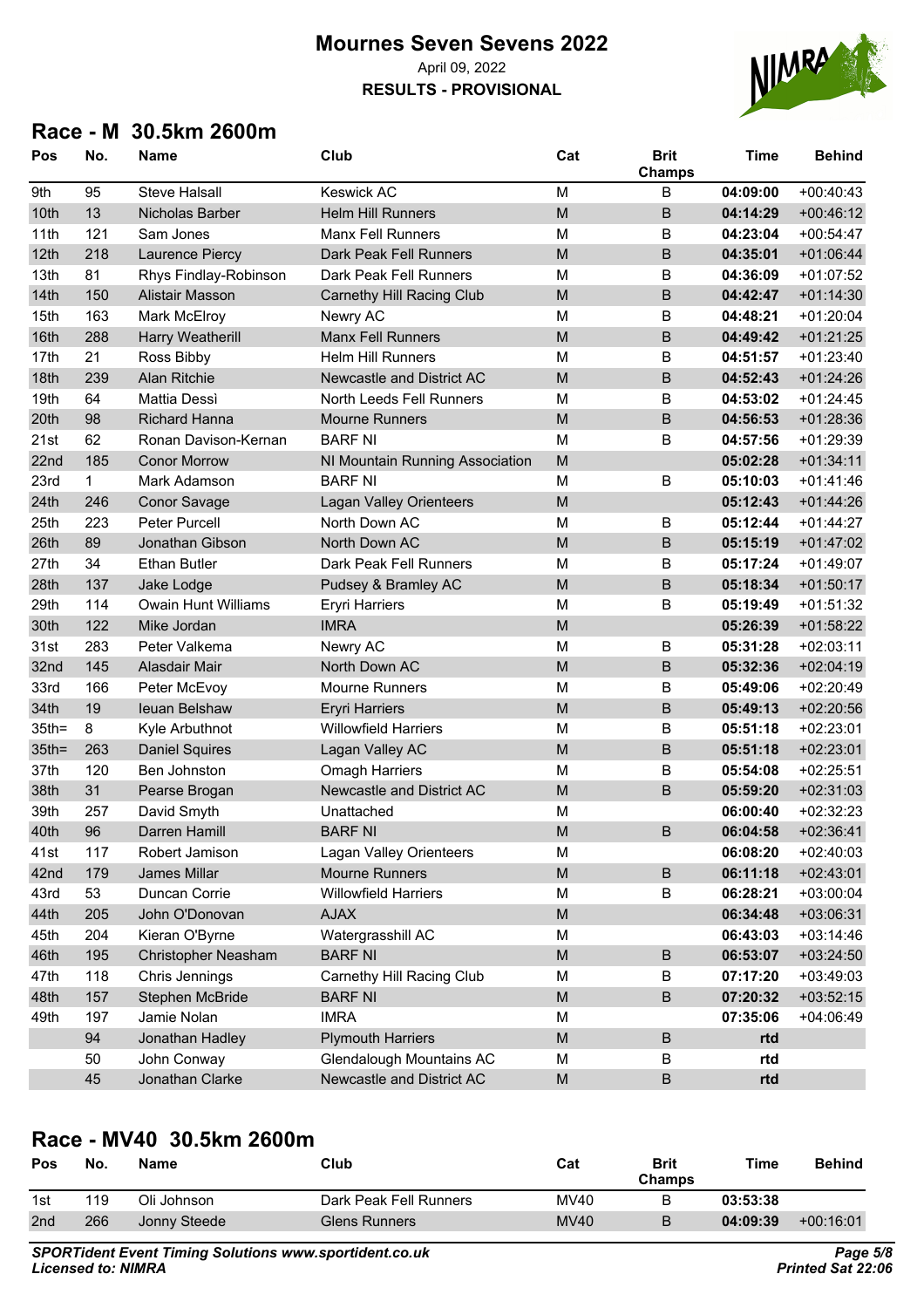#### **Mournes Seven Sevens 2022** April 09, 2022 **RESULTS - PROVISIONAL**



#### **Race - MV40 30.5km 2600m**

| Pos  | No. | <b>Name</b>             | Club                                  | Cat         | <b>Brit</b><br>Champs | <b>Time</b> | <b>Behind</b> |
|------|-----|-------------------------|---------------------------------------|-------------|-----------------------|-------------|---------------|
| 3rd  | 11  | <b>Gary Bailey</b>      | <b>Mourne Runners</b>                 | <b>MV40</b> | B                     | 04:11:40    | $+00:18:02$   |
| 4th  | 61  | <b>Peter Davies</b>     | Dark Peak Fell Runners                | <b>MV40</b> | $\overline{B}$        | 04:11:48    | $+00:18:10$   |
| 5th  | 107 | Kieran Hodgson          | <b>Helm Hill Runners</b>              | <b>MV40</b> | B                     | 04:12:02    | $+00:18:24$   |
| 6th  | 82  | Dessie Flanagan         | <b>Carnethy Hill Racing Club</b>      | <b>MV40</b> | $\sf B$               | 04:24:24    | $+00:30:46$   |
| 7th  | 29  | Patrick Brennan         | Rossendale Harriers                   | MV40        | B                     | 04:32:32    | $+00:38:54$   |
| 8th  | 88  | <b>Niall Gibney</b>     | East Down AC                          | <b>MV40</b> | $\sf B$               | 04:38:04    | $+00:44:26$   |
| 9th  | 56  | Tom Cringle             | <b>Manx Fell Runners</b>              | MV40        | B                     | 04:41:39    | $+00:48:01$   |
| 10th | 255 | <b>Ralph Skrimshire</b> | Dark Peak Fell Runners                | <b>MV40</b> | $\sf B$               | 04:43:04    | $+00:49:26$   |
| 11th | 187 | <b>Brian Mullins</b>    | St. Finbarrs AC                       | MV40        |                       | 04:45:41    | $+00:52:03$   |
| 12th | 146 | <b>John Marrs</b>       | <b>Glens Runners</b>                  | <b>MV40</b> | $\sf B$               | 04:48:09    | $+00:54:31$   |
| 13th | 130 | James Lappin            | <b>Scrabo Striders</b>                | <b>MV40</b> | B                     | 04:53:13    | $+00:59:35$   |
| 14th | 86  | Declan Gallagher        | Rosses AC                             | <b>MV40</b> |                       | 04:54:35    | $+01:00:57$   |
| 15th | 30  | Mark Brightwell         | Helm Hill Runners                     | <b>MV40</b> | B                     | 04:56:39    | $+01:03:01$   |
| 16th | 227 | Simon Reeve             | <b>North Belfast Harriers</b>         | <b>MV40</b> | $\sf B$               | 05:11:51    | $+01:18:13$   |
| 17th | 173 | Dominic McLarnon        | Moneyglass and District Runners       | <b>MV40</b> | B                     | 05:14:41    | $+01:21:03$   |
| 18th | 178 | Nicki McPeak            | <b>IMRA</b>                           | <b>MV40</b> |                       | 05:15:20    | $+01:21:42$   |
| 19th | 159 | Craig McCauley          | <b>Mourne Runners</b>                 | <b>MV40</b> | B                     | 05:18:31    | $+01:24:53$   |
| 20th | 293 | Simon Whittaker         | <b>Helm Hill Runners</b>              | <b>MV40</b> | B                     | 05:20:40    | $+01:27:02$   |
| 21st | 284 | <b>Liam Vines</b>       | <b>IMRA</b>                           | <b>MV40</b> |                       | 05:21:53    | $+01:28:15$   |
| 22nd | 27  | <b>Edward Box</b>       | Ambleside AC                          | <b>MV40</b> | $\sf B$               | 05:22:40    | $+01:29:02$   |
| 23rd | 210 | Pol O'Murchu            | <b>IMRA</b>                           | <b>MV40</b> |                       | 05:26:10    | $+01:32:32$   |
| 24th | 170 | Paul Mckelvey           | <b>Rosses AC</b>                      | <b>MV40</b> |                       | 05:26:45    | $+01:33:07$   |
| 25th | 249 | Rod Scott               | <b>Helm Hill Runners</b>              | MV40        | B                     | 05:27:49    | $+01:34:11$   |
| 26th | 162 | Ryan Mcdonald           | Newcastle and District AC             | <b>MV40</b> | $\sf B$               | 05:35:06    | $+01:41:28$   |
| 27th | 76  | <b>Marcel Ellison</b>   | Rossendale Harriers & AC              | <b>MV40</b> | B                     | 05:38:19    | $+01:44:41$   |
| 28th | 106 | Jonny Hobson            | Physio & Co                           | <b>MV40</b> |                       | 05:40:04    | $+01:46:26$   |
| 29th | 69  | <b>Michael Dowling</b>  | Panells AC                            | MV40        |                       | 05:41:29    | $+01:47:51$   |
| 30th | 219 | <b>Graham Pilling</b>   | Pudsey & Bramley AC                   | <b>MV40</b> | $\sf B$               | 05:44:01    | $+01:50:23$   |
| 31st | 161 | R Mccormick             | Dromore AC                            | <b>MV40</b> | B                     | 05:44:23    | $+01:50:45$   |
| 32nd | 46  | <b>Alex Coakley</b>     | <b>Carnethy Hill Racing Club</b>      | <b>MV40</b> | $\overline{B}$        | 05:48:58    | $+01:55:20$   |
| 33rd | 97  | Kevin Hamill            | <b>North East Runners</b>             | <b>MV40</b> |                       | 05:50:59    | $+01:57:21$   |
| 34th | 279 | <b>Andrew Topping</b>   | Dromore AC                            | <b>MV40</b> | B                     | 05:51:03    | $+01:57:25$   |
| 35th | 143 | Karl Maguire            | Unattached                            | MV40        |                       | 05:51:23    | $+01:57:45$   |
| 36th | 272 | Andy Thompson           | <b>Helm Hill Runners</b>              | <b>MV40</b> | $\sf B$               | 05:54:47    | $+02:01:09$   |
| 37th | 131 | Andrew Larkin           | <b>IMRA</b>                           | MV40        |                       | 05:55:20    | $+02:01:42$   |
| 38th | 238 | <b>Phil Riley</b>       | <b>Helm Hill Runners</b>              | <b>MV40</b> | $\sf B$               | 05:57:11    | $+02:03:33$   |
| 39th | 135 | Andrew Linsley          | Trim AC                               | MV40        |                       | 05:58:53    | $+02:05:15$   |
| 40th | 216 | Ronald Peacock          | Unattached                            | <b>MV40</b> |                       | 06:04:30    | $+02:10:52$   |
| 41st | 41  | <b>Barry Cassidy</b>    | <b>Carrick Aces</b>                   | <b>MV40</b> |                       | 06:06:31    | $+02:12:53$   |
| 42nd | 181 | Paul Moore              | <b>BARF NI</b>                        | <b>MV40</b> | $\sf B$               | 06:07:34    | $+02:13:56$   |
| 43rd | 212 | Owen O'Neill            | <b>Westerlands Cross Country Club</b> | <b>MV40</b> | B                     | 06:08:36    | $+02:14:58$   |
| 44th | 228 | Rodrigo Reis            | <b>Shettleston Harriers</b>           | <b>MV40</b> | $\sf B$               | 06:10:04    | $+02:16:26$   |
| 45th | 78  | <b>Anthony Emmet</b>    | Helm Hill Runners                     | MV40        | B                     | 06:17:45    | $+02:24:07$   |
| 46th | 124 | <b>Brian Kennedy</b>    | <b>Carnethy Hill Racing Club</b>      | <b>MV40</b> | $\sf B$               | 06:26:20    | $+02:32:42$   |
| 47th | 208 | Gabriel O'Leary         | Finn valley ac                        | MV40        |                       | 06:36:29    | $+02:42:51$   |
| 48th | 252 | <b>Dermot Shiels</b>    | Rathfarnham WSAF AC                   | <b>MV40</b> |                       | 06:37:30    | $+02:43:52$   |
| 49th | 225 | lan Rainey              | Newry City Runners AC                 | <b>MV40</b> | B                     | 06:41:31    | $+02:47:53$   |
| 50th | 153 | Eugene Mc Cafferty      | Rosses AC                             | <b>MV40</b> |                       | 07:00:17    | $+03:06:39$   |
| 51st | 213 | Anthony O'Reilly        | <b>IMRA</b>                           | MV40        |                       | 07:10:35    | $+03:16:57$   |
| 52nd | 253 | <b>Nial Shortt</b>      | Peninsula Tri club                    | <b>MV40</b> | $\sf B$               | 08:20:26    | $+04:26:48$   |
|      | 38  | Max Carnson             | <b>BARF NI</b>                        | <b>MV40</b> | B                     | m3-9        |               |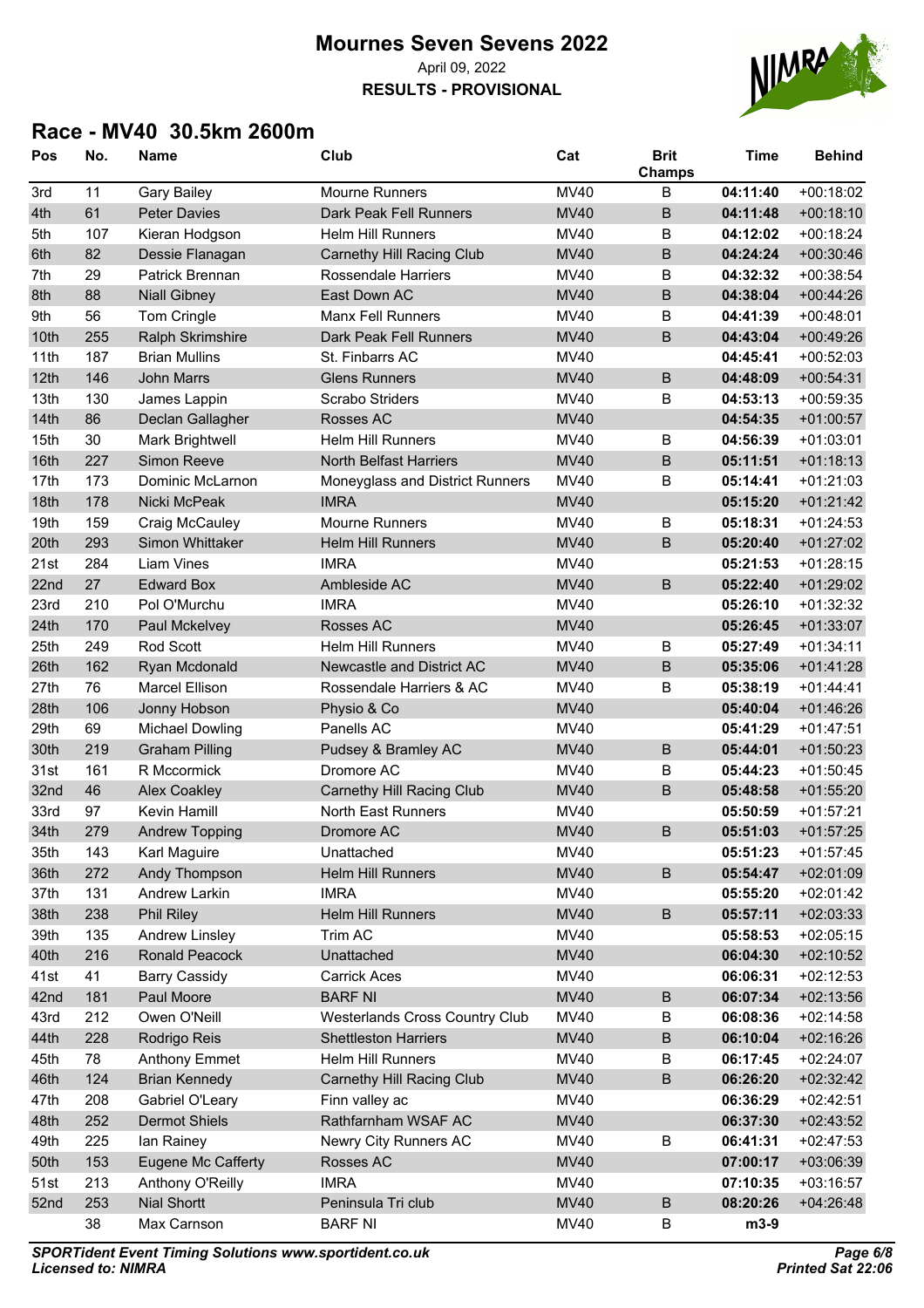**RESULTS - PROVISIONAL**



### **Race - MV40 30.5km 2600m**

| Pos | No. | <b>Name</b>          | Club                      | Cat         | <b>Brit</b><br><b>Champs</b> | Time | <b>Behind</b> |
|-----|-----|----------------------|---------------------------|-------------|------------------------------|------|---------------|
|     | 23  | Graeme Black         | Scrabo Striders           | MV40        | В                            | rtd  |               |
|     | 6   | <b>Robert Andrew</b> | Rossendale Harriers & AC  | MVAO        | B                            | rtd  |               |
|     | 270 | Dan Taylor           | <b>Todmorden Harriers</b> | MV40        | B                            | rtd  |               |
|     | 175 | James McLornan       | <b>Ballymena Runners</b>  | <b>MV40</b> | B                            | rtd  |               |

### **Race - MV50 30.5km 2600m**

| Pos  | No.            | <b>Name</b>            | Club                        | Cat         | <b>Brit</b><br>Champs | Time     | <b>Behind</b> |
|------|----------------|------------------------|-----------------------------|-------------|-----------------------|----------|---------------|
| 1st  | 235            | Kenny Richmond         | <b>Helm Hill Runners</b>    | <b>MV50</b> | B                     | 04:09:23 |               |
| 2nd  | 243            | Mike Robinson          | Dark Peak Fell Runners      | <b>MV50</b> | B                     | 04:30:50 | $+00:21:27$   |
| 3rd  | 271            | David Taylor           | Dark Peak Fell Runners      | <b>MV50</b> | B                     | 04:31:49 | $+00:22:26$   |
| 4th  | 268            | Lloyd Taggart          | Manx Fell Runners           | <b>MV50</b> | B                     | 04:34:24 | $+00:25:01$   |
| 5th  | 87             | Ed Gamble              | <b>Cheshire Hill Racers</b> | <b>MV50</b> | B                     | 04:42:58 | $+00:33:35$   |
| 6th  | 14             | James Baron            | <b>Helm Hill Runners</b>    | <b>MV50</b> | B                     | 04:56:57 | $+00:47:34$   |
| 7th  | 183            | Jon Morgan             | Dark Peak Fell Runners      | <b>MV50</b> | B                     | 05:01:10 | $+00:51:47$   |
| 8th  | 151            | Dale Mathers           | <b>Mourne Runners</b>       | <b>MV50</b> | B                     | 05:06:23 | $+00:57:00$   |
| 9th  | 264            | Craig Stansfield       | <b>Rossendale Harriers</b>  | <b>MV50</b> | B                     | 05:12:14 | $+01:02:51$   |
| 10th | 101            | Alistair Hearn         | <b>Helm Hill Runners</b>    | <b>MV50</b> | B                     | 05:20:52 | $+01:11:29$   |
| 11th | 70             | Mark Dugan             | <b>Ballydrain Harriers</b>  | <b>MV50</b> | B                     | 05:31:51 | $+01:22:28$   |
| 12th | 74             | Jacob Dyer             | <b>Helm Hill Runners</b>    | <b>MV50</b> | B                     | 05:33:23 | $+01:24:00$   |
| 13th | 105            | <b>Brian Hickey</b>    | <b>Cheshire Hill Racers</b> | <b>MV50</b> | B                     | 05:35:01 | $+01:25:38$   |
| 14th | 229            | <b>Alan Renville</b>   | Carnethy Hill Racing Club   | <b>MV50</b> | B                     | 05:43:32 | $+01:34:09$   |
| 15th | 127            | Mark King              | Newcastle and District AC   | <b>MV50</b> | B                     | 05:44:08 | $+01:34:45$   |
| 16th | $\overline{4}$ | <b>Clive Allen</b>     | <b>Helm Hill Runners</b>    | <b>MV50</b> | B                     | 05:44:59 | $+01:35:36$   |
| 17th | 48             | <b>Clive Coffey</b>    | Physio & Co                 | <b>MV50</b> |                       | 05:46:23 | $+01:37:00$   |
| 18th | 281            | <b>Andrew Trafford</b> | <b>IMRA</b>                 | <b>MV50</b> |                       | 05:57:41 | $+01:48:18$   |
| 19th | 2              | Mark Agnew             | <b>Mercia Fell Runners</b>  | <b>MV50</b> | B                     | 05:59:45 | $+01:50:22$   |
| 20th | 37             | John Carey             | The Wolf Pack               | <b>MV50</b> |                       | 07:18:10 | $+03:08:47$   |
|      | 190            | Kevin Murdock          | Team Purple                 | <b>MV50</b> |                       | rtd      |               |
|      | 51             | Mike Cooper            | <b>Cheshire Hill Racers</b> | <b>MV50</b> | B                     | rtd      |               |
|      | 43             | Stephen Cassidy        | Physio & Co                 | <b>MV50</b> |                       | rtd      |               |

## **Race - MV60 30.5km 2600m**

| Pos             | No. | <b>Name</b>           | Club                        | Cat         | <b>Brit</b><br>Champs | <b>Time</b> | <b>Behind</b> |
|-----------------|-----|-----------------------|-----------------------------|-------------|-----------------------|-------------|---------------|
| 1st             | 217 | <b>Philip Pearson</b> | Northern Fells Running Club | <b>MV60</b> | B                     | 04:53:07    |               |
| 2 <sub>nd</sub> | 100 | Norman Hayhurst       | <b>Bowland Fell Runners</b> | <b>MV60</b> | B                     | 05:21:47    | $+00:28:40$   |
| 3rd             | 286 | Steve Wathall         | <b>Black Combe Runners</b>  | <b>MV60</b> | B                     | 06:05:00    | $+01:11:53$   |
| 4th             | 10  | John Bagge            | <b>Helm Hill Runners</b>    | <b>MV60</b> | B                     | 06:05:23    | $+01:12:16$   |
| 5th             | 109 | Keith G Holmes        | Dark Peak Fell Runners      | <b>MV60</b> | B                     | 06:20:21    | $+01:27:14$   |
| 6th             | 193 | <b>Tim Murray</b>     | <b>Helm Hill Runners</b>    | <b>MV60</b> | B                     | 06:26:14    | $+01:33:07$   |
| 7th             | 287 | Andy Watts            | <b>Cheshire Hill Racers</b> | <b>MV60</b> | B                     | 07:02:47    | $+02:09:40$   |

## **Race - FU23 30.5km 2600m**

| Pos | No. | Name        | Club         | Cat  | Brit<br>Champs | Time     | Behind |
|-----|-----|-------------|--------------|------|----------------|----------|--------|
| 1st | 214 | Eve Pannone | Eden Runners | FU23 |                | 04:56:02 |        |